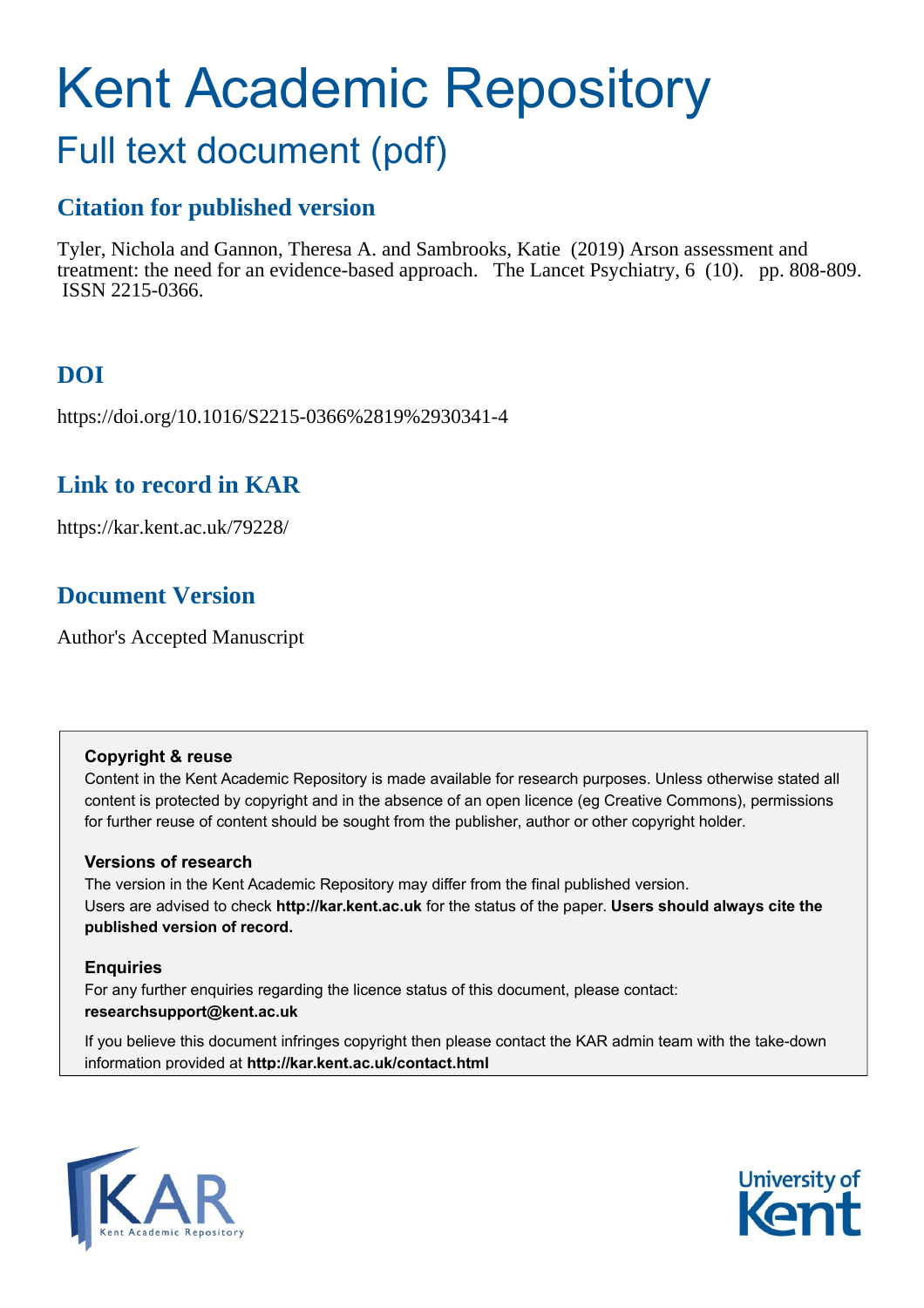Elsevier Editorial System(tm) for The Lancet

Psychiatry

Manuscript Draft

Manuscript Number:

Title: Arson assessment and treatment: The need for a consistent evidence-based approach

Article Type: Comment

Keywords: arson, firesetting, sentencing, treatment provision, risk assessment

Corresponding Author: Dr. Nichola Tyler,

Corresponding Author's Institution: Victoria University of Wellington

First Author: Nichola Tyler

Order of Authors: Nichola Tyler; Theresa A Gannon; Katie Sambrooks

Manuscript Region of Origin: NEW ZEALAND

Abstract: N/A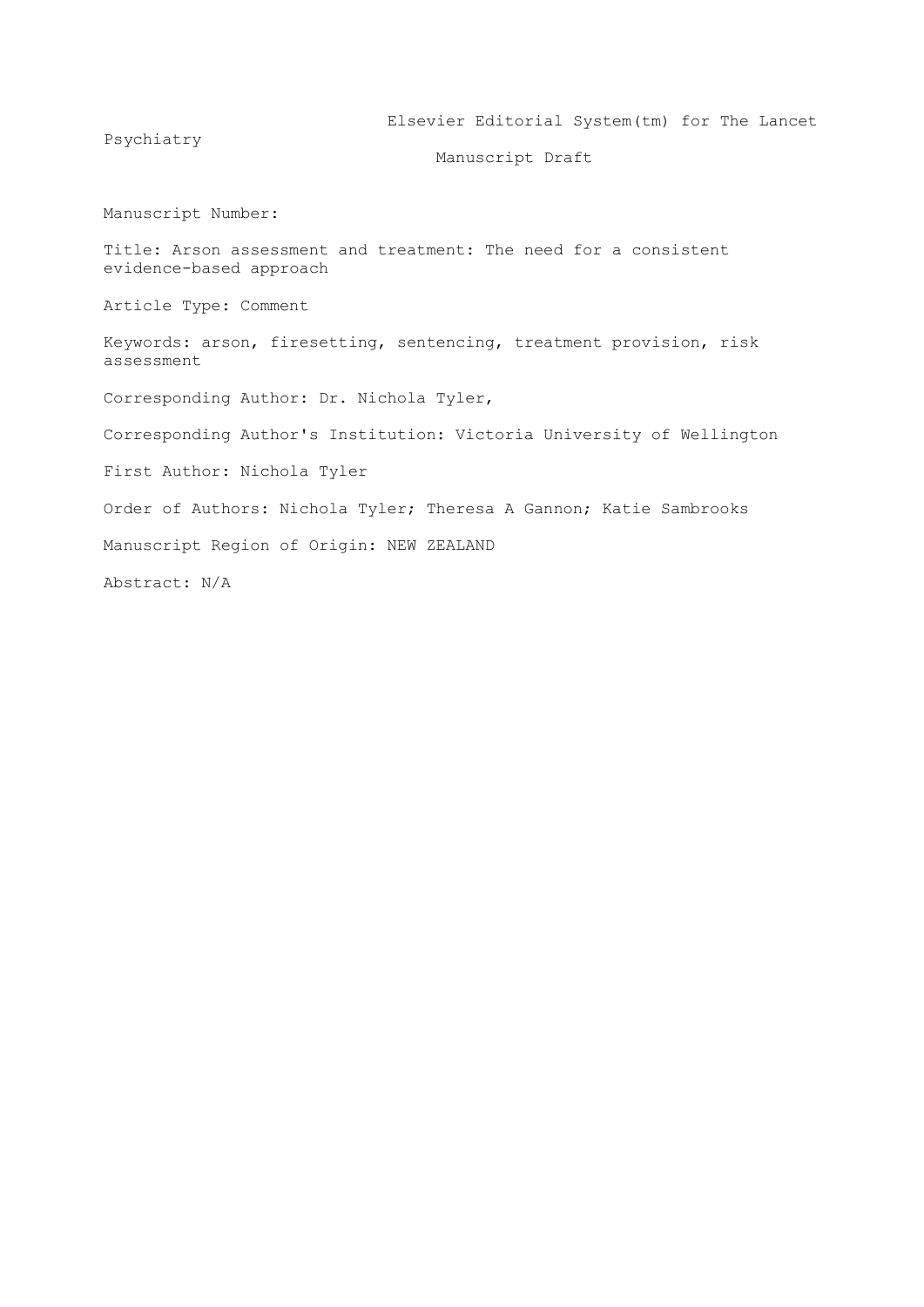#### **Arson assessment and treatment: The need for a consistent evidence-based approach**

Nichola Tyler<sup>a</sup>, Theresa A. Gannon<sup>bc</sup>, & Katie Sambrooks<sup>bc</sup>

a School of Psychology, Victoria University of Wellington, New Zealand. <sup>b</sup> CORE-FP, School of Psychology, University of Kent, Canterbury, UK.  $\textdegree$  Forensic and Specialist Care Group, Kent and Medway NHS Partnership Trust, Maidstone, UK

Recent statistics estimate that there were 324,000 arson offences committed in England and Wales in 2017/2018<sup>[1]</sup>. Further, in 2018, 1,144 individuals were proceeded against on a charge of arson (either endangering or reckless to endangering life), 770 were found guilty and sentenced, of which 351 (46%) received a custodial sentence and 13 received a hospital order <sup>[2]</sup>. On the 3<sup>rd</sup> July 2019, the Sentencing Council for England and Wales published new formal guidelines for the sentencing of individuals charged with arson offences, to take effect from 1<sup>st</sup> October 2019. These sentencing guidelines emphasise the need of the courts and judiciary to take into account the seriousness of the harm caused by arson and the culpability of the perpetrator, with a particular focus on the role of mental illness and intellectual and developmental disabilities. They also provide definitive starting points for the sentencing of cases where there is recklessness to endanger life versus intent to endanger life. The new sentencing guidelines represent a positive step in recognising the need for clearer guidance around aggravating and mitigating factors associated with acts of arson. However, what options are available for assessing and reducing risk of repeat firesetting post-conviction?

Despite the number of individuals convicted of an offence of arson each year, arson remains one of the poorest understood behaviours, both from a psychiatric and psychological perspective. There is a paucity of evidence regarding risk factors for reoffending and dangerousness. Consequently, there is a distinct lack of specialist assessment and intervention frameworks for professionals to use to assess and treat this highly destructive behaviour.

There are currently no empirically validated risk assessment tools designed specifically to assess risk of reoffending for individuals who have set fires. This presents a serious issue for psychologists and psychiatrists tasked with providing evidence-informed and defensible riskbased decisions, both pre-and-post sentencing. The Firesetting Risk Assessment Tool for Youth (FRAT-Y)<sup>[3]</sup> and the Multi-Trajectory Theory of Adult Firesetting (M-TTAF)<sup>[4]</sup> represent relatively recent developments and provide frameworks which professionals can use to formulate an individual's risk of reoffending with fire and potential dangerousness. However, despite the FRAT-Y and M-TTAF's usefulness for formulating arson offending and risk, their ability to predict reoffending is yet to be tested.

In addition to the lack of validated risk assessment tools, historically there have been few attempts to develop and evaluate specialist treatment programmes to target deliberate firesetting internationally. Interventions in the UK have predominantly been offered by community-based organisations (e.g., the Fire and Rescue Service) and been aimed at children and adolescents, with very few available for adults and young people residing in mental health and custodial settings. In recent years, focus has increased in this area with the development of two psychological treatment programmes specifically aimed at adults who set deliberate fires. The Firesetting Intervention Programme for Prisoners (FIPP)<sup>[5]</sup> and *The Firesetting Intervention Programme for Mentally Disordered Offenders (FIP-MO)* [6] are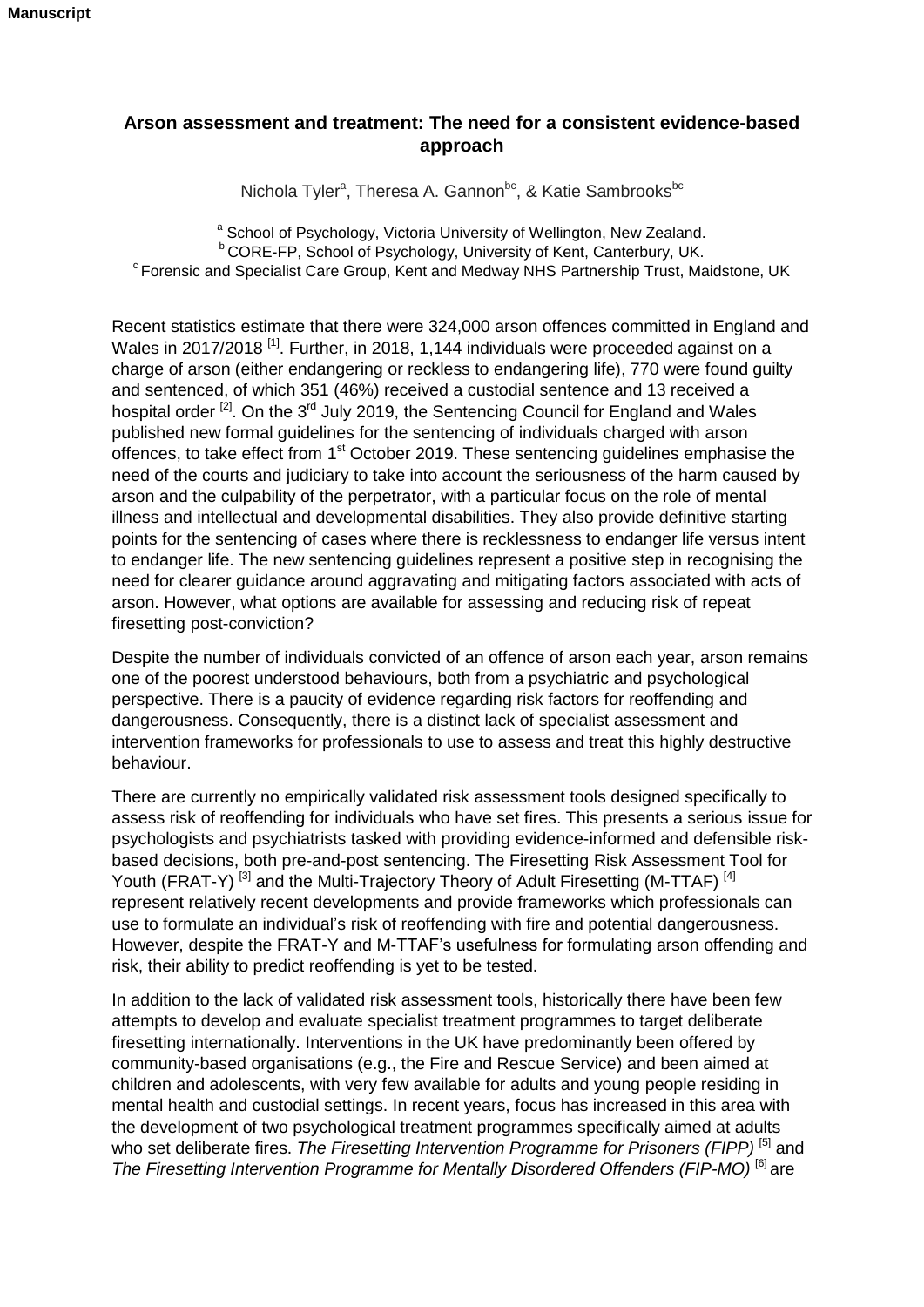specialist evidence-based interventions developed to address the treatment needs of men and women who have set deliberate fires. Both interventions are subject to ongoing evaluation, however, findings from the initial evaluations suggest that both programmes are effective in reducing the core psychological vulnerabilities associated with firesetting (e.g., fire interest)<sup>[7-8]</sup>. Although the FIPP and FIP-MO represent advancements in the field for adults convicted of arson offences, there has not been the same progress in establishing evidence-based interventions for young people. Further, despite the development and evaluation of the FIPP and FIP-MO, access and availability of interventions for both adults and young people who set fires across the criminal justice system (e.g., prisons, forensic mental health services, probation, community rehabilitation companies) is both varied and restricted in scope. This poses real difficulties for psychiatrists and psychologists both in terms of effective care and sentence planning, and for evidencing to tribunals and parole boards that fire-specific risk factors have been effectively addressed. Ensuring the availability of effective interventions for arson is particularly pertinent for those who are handed a custodial sentence or hospital order, to ensure that they can move effectively through their sentence plan or care pathway.

To ensure that individuals sentenced for offences of arson are consistently provided with similar assessment and treatment opportunities as those convicted of other offences it is critical that service providers, policy makers, practitioners, and researchers, collaborate to develop evidence-based practice for the assessment and treatment of arson. Further, professionals involved with the criminal justice system have a responsibility to ensure the availability of effective assessment and interventions across services to ensure that arson risk is effectively and consistently evaluated and managed.

*Corresponding Author: Nichola Tyler, School of Psychology, Victoria University of Wellington, New Zealand, [Nichola.Tyler@vuw.ac.nz](mailto:Nichola.Tyler@vuw.ac.nz)*

*Author Contribution: All authors contributed equally to the writing and editing of the manuscript.*

*Conflict of Interest: NT, TAG and KS are involved in providing training and evaluating the FIPP and FIP-MO programmes. TAG is the developer of the FIPP and FIP-MO programmes.* 

#### **References**

- 1. Office of National Statistics. *Crime in England and Wales.* Available from: https://www.ons.gov.uk/peoplepopulationandcommunity/crimeandjustice/bulletins/cri meinenglandandwales/yearendingjune2018 [Accessed 19th July 2019].
- 2. Ministry of Justice. *Criminal Justice System Statistics Quarterly: December 2018 - Outcomes by Offence Data Tool.* Available from: https://www.gov.uk/government/statistics/criminal-justice-system-statistics-quarterlydecember-2018 [Accessed 19th July 2019].
- 3. Stadolnik, R. *Firesetting Risk Assessment Tool for Youth (FRAT-Y): Professional Manual.* Norfolk, MA: FirePsych; 2010.
- 4. Gannon TA, Ó Ciardha C, Doley R, Alleyne EKA. The Multi-Trajectory Theory of Adult Firesetting (M-TTAF). *Aggression and Violent Behaviour.* 2012;17(2):107-121. Available from: doi.org/10.1016/j.avb.2011.08.001
- 5. Gannon TA. *The Firesetting Intervention Programme for Prisoners*. Unpublished Manual. Kent: CORE-FP, University of Kent; 2012.